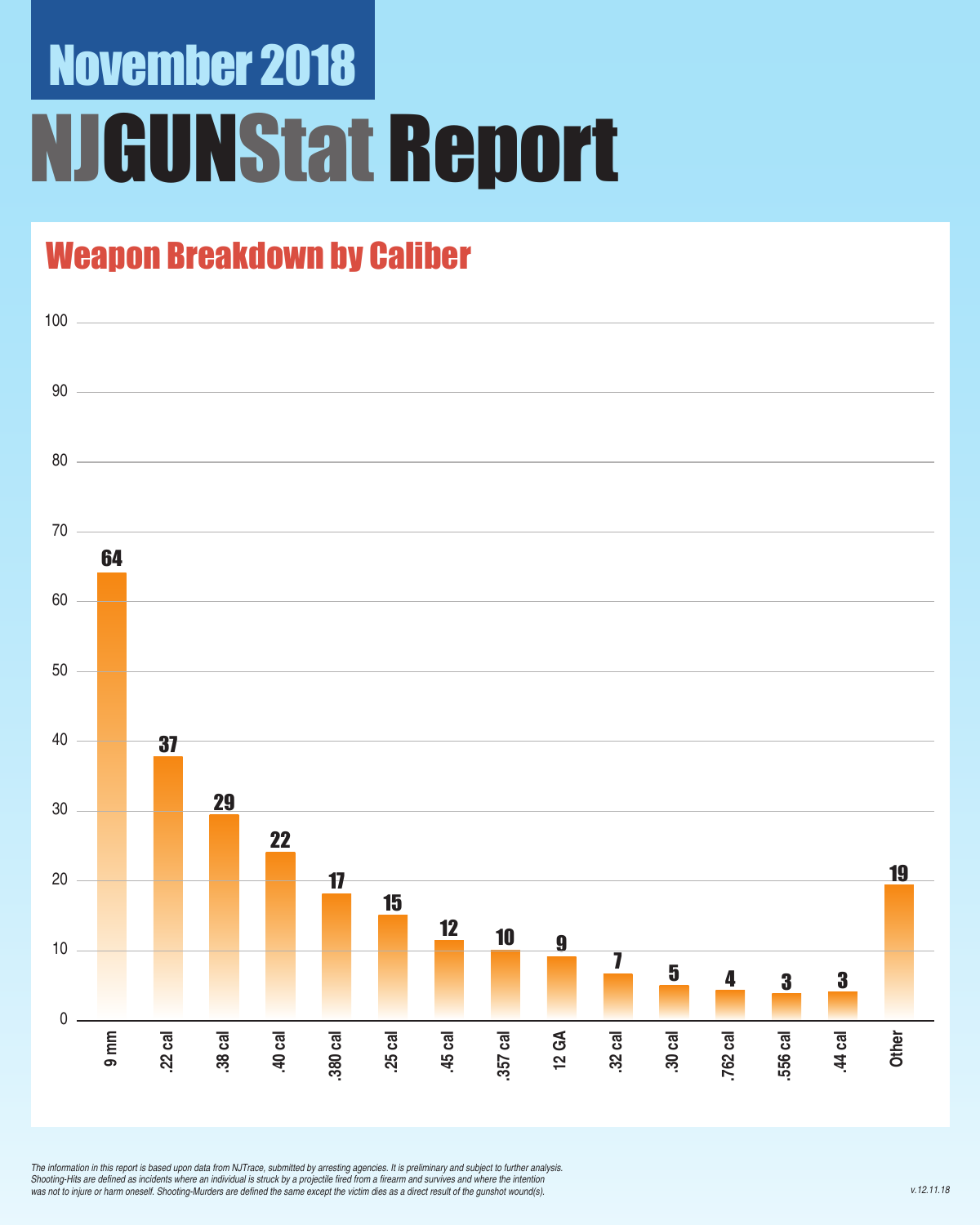# November 2018 UNStat Report

#### Gun Recovery Numbers Statewide

| Total Crime Guns Recovered <sup>1</sup>              | 262 |
|------------------------------------------------------|-----|
| Found Property/Turned in                             | 110 |
| Guns with Possessors                                 | 152 |
| Individuals Arrested with<br>More than One Crime Gun | 15  |

### New Jersey Counties



### New Jersey Cities



*The information in this report is based upon data from NJTrace, submitted by arresting agencies. It is preliminary and subject to further analysis.*  Shooting-Hits are defined as incidents where an individual is struck by a projectile fired from a firearm and survives and where the intention was not to injure or harm oneself. Shooting-Murders are defined the same except the victim dies as a direct result of the gunshot wound(s).

<sup>1</sup>A crime gun is a firearm that was unlawfully possessed or used, or that was recovered from a crime scene or is otherwise believed to have been involved in the commission *of a crime, or that was found property (e.g., abandoned or discarded).*